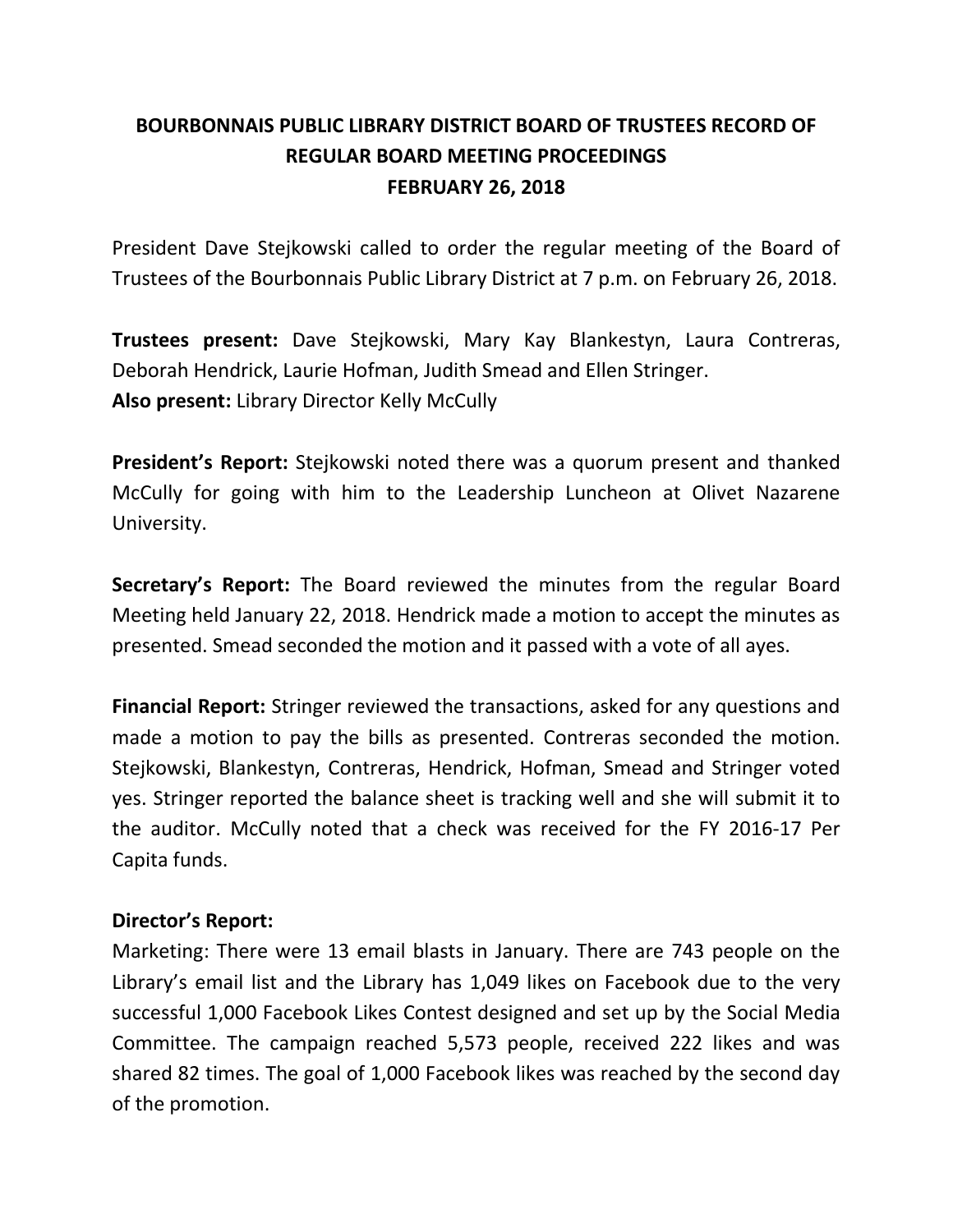Technology: Website: McCully reported that someone hacked into and loaded content on to the Library's website on February 17. On discovery, the contact was removed. The Library's web design company, WebLinx and website host, LIS Host, restored a backup of the site. WebLinx has added additional security measures and reset passwords to all website administrators and editors to help avoid any further incidents. There have been no further issues reported.

Gmail: The Library has successfully migrated from Versatile Webmail to Gmail for their email client. All staff members have been issued an email address to assist with library communications and opportunities for continuing education.

Community Projects: Straw Bale Garden: McCully said she would be attending a planning meeting at the BESD 53 District Office on March 12 to help put together a timeline for the Community Straw Bale Garden for the 2018 planting/growing season. Some replacement straw bales have already been delivered so they can be "seasoned" by the snow and rain. The Library will host the planting sessions that will be led by Holly Froning from the University of Illinois Extension.

The Chocolate Tour: The Library participated as a stop on The Chocolate Tour on February 3, 2018 presented by the Village of Bourbonnais and the Bourbonnais Township Park District. The Library had 315 participants come into the Library as part of the tour. The Friends of the Library made chocolate-covered salted caramel dipped marshmallow pops. This was an excellent opportunity to introduce members of the community to the many services and programs that the Library offers.

Teen Valentine's Day Program: Forty-five teens attended a Valentine's Day Party that the Teen Services Department held on February 14.

Future programs: Programs coming soon to the Library include a showing of the movie, The Dark Tower March 1; a Container Gardening Workshop, March 8; and Local Spring Wildflowers on March 26.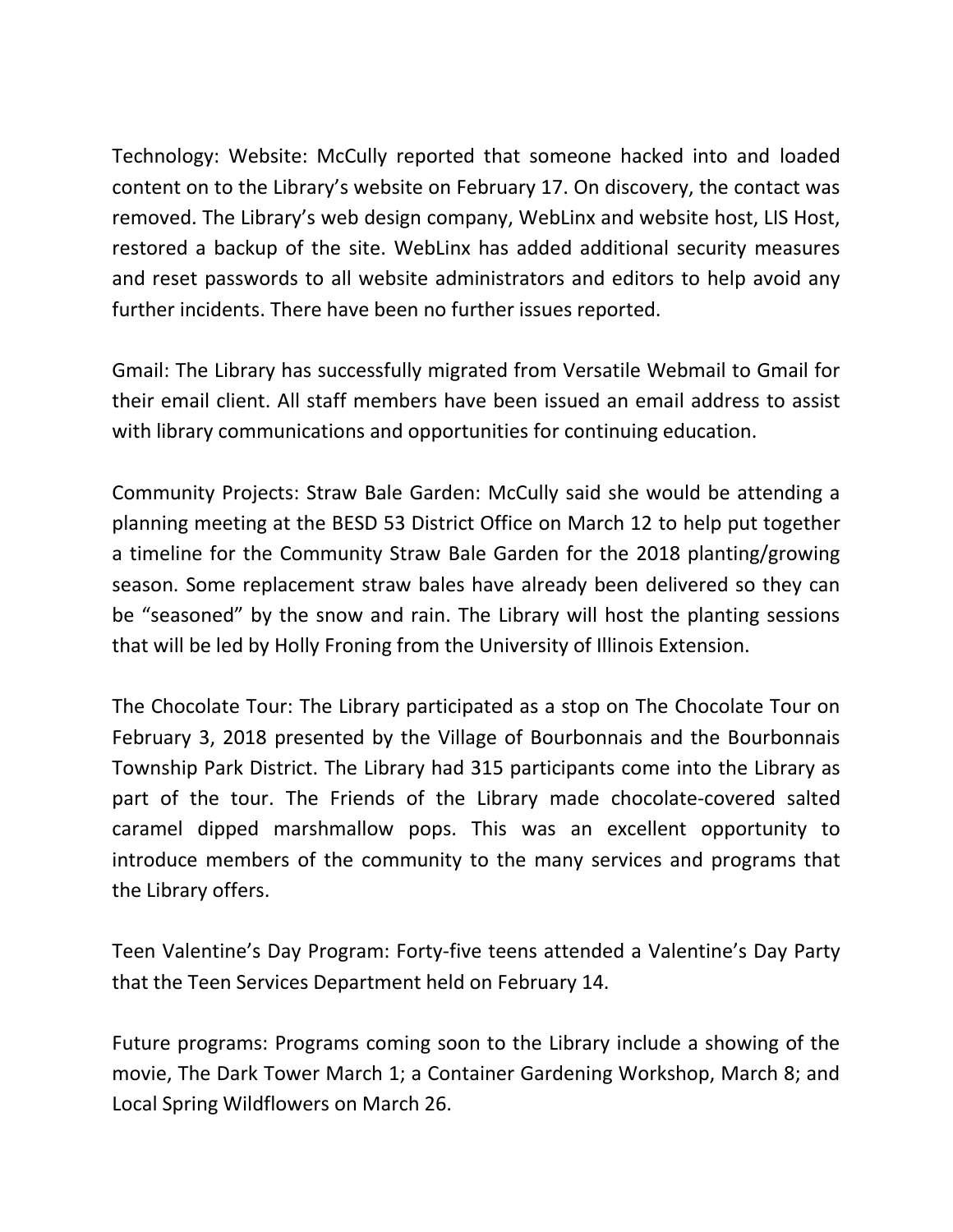Book Fair: Barnes & Noble will hold a Book Fair for the Library on Saturday, March 17. BPL staff Deb, Rory and Julie will be at the bookstore from 10 a.m.-1 p.m. sharing stories, mini-crafts and face painting. Make a purchase in the store that day and the Library will receive a percentage of the sale. Proceeds will be used for the purchase of new books for patrons of all ages.

**Committee Reports: Personnel:** None. **Finance:** None. **Policy Committee:** None. **Building and Grounds:** None. **Long Range Planning:** None.

**Unfinished Business:** Discuss and Approve HomeStar Bank Loan Modification: The board reviewed the information from HomeStar Bank on the modification of the mortgage. Stejkowski made a motion to approve the loan modification as presented by HomeStar Bank and authorize President Stejkowski to sign any documents needed to effect it. Blankestyn seconded the motion. Stejkowski, Blankestyn, Contreras, Hendrick, Hofman, Smead and Stringer voted yes.

Discuss Book Sale Policy: McCully reported that the Friends of the Library are not happy with the proposed Book Sale Policy and that they don't want to have to enforce it. After some discussion, Stejkowski said, that with no objections, the board will table this policy indefinitely in deference to the feedback from the Friends. The Board agreed.

## **New Business:**

Elect Library Board Secretary: Smead made a motion to appoint Hendrick Secretary of the Board. Blankestyn seconded the motion and nominations were closed. The motion passed with a vote of all ayes.

Discuss & Approve Library Mission Statement: The Board discussed the new Mission Statement as presented by McCully. The Statement was corrected to read